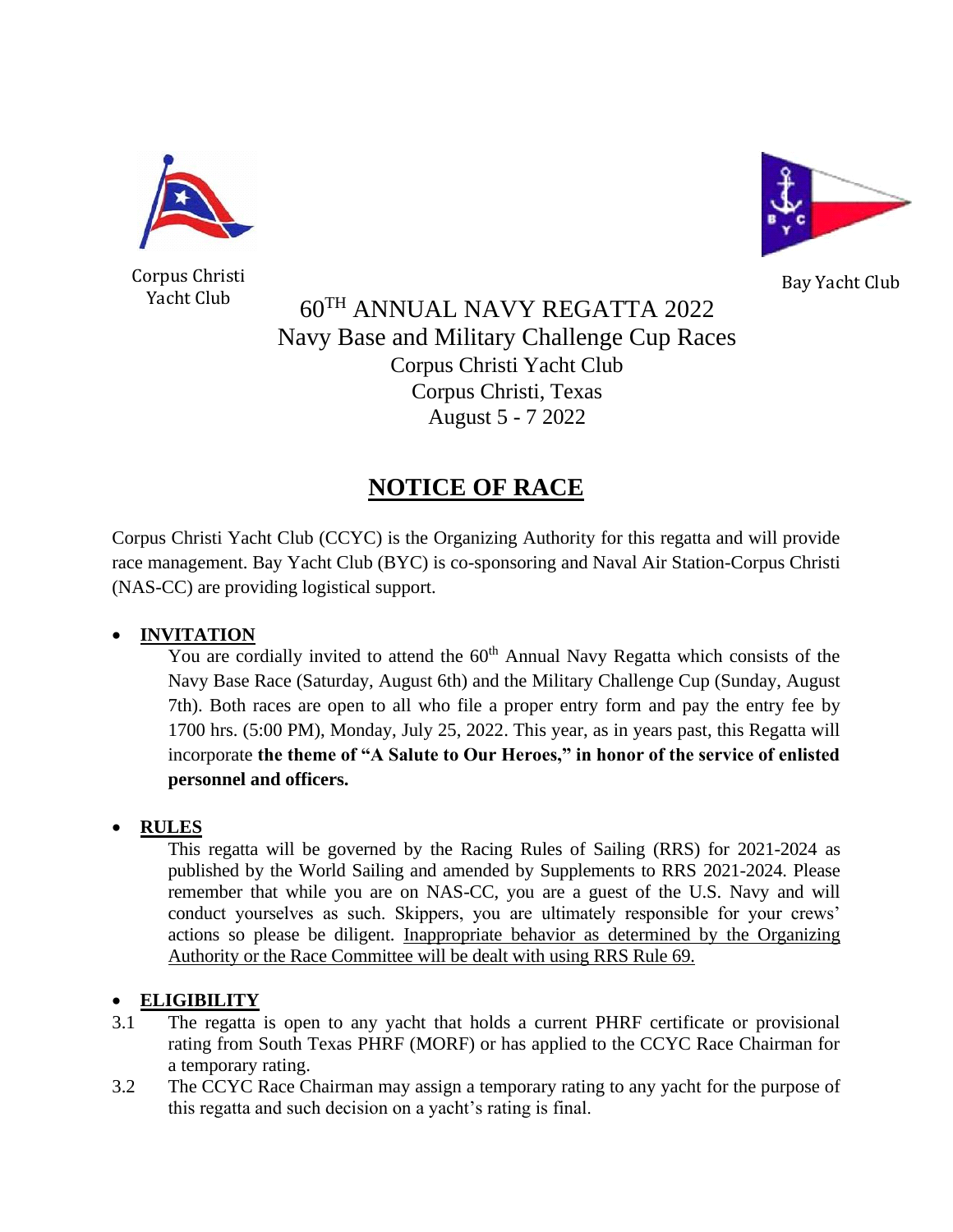### • **NAVY BASE ACCESS**

- 4.1 Any person participating in the Regatta must have a government issued ID on their person at all times when at NAS-CC.
- 4.2 Any person entering NAS-CC by car must provide their Name, Driver's License Number, and Date of Birth to Robin Dinn at Saildgn@yahoo.com by Monday, July 25, 2022, at 5:00PM. All of this information is required for someone to have access to the Base.
- 4.3 Skippers of all vessels must provide their crew's Names and Driver's License Numbers and Date of Birth to Robin Dinn at Saildgn@yahoo.com by Monday, July 25, 2022, at 5:00PM. Skippers are strongly encouraged to provide such information to Robin for anyone that could possibly be considered a crew member for the Regatta to avoid any security problems. Better to be on the list and not attend than to want to attend and not be on the list.
- 4.4 All vessels participating in the Navy Regatta must fly the official Regatta Burgee when inside the Navy Base breakwater/marina.

# • **CLASSES**

The Racing Classes for this regatta may consist of "A" and "B" All Sails Classes, "A" and "B" 150 Classes, and a Multihull Class. For the formation of a class, a minimum of three (3) yachts will be required except for the Multihull Class which can consist of two (2) or more yachts. All Sails and 150 Classes shall be divided into "A" and "B" fleets by the Principal Race Officer (PRO) based upon PHRF ratings, depending on participation.

### • **REGISTRATION/ENTRIES**

- 6.1 This Regatta is open to all who file a proper entry form and pay the applicable entry fee before closing of the Registration.
- 6.2 Registration shall end at 1700 hrs. (5:00 PM) on Monday July 25, 2022.
- 6.3 Registrations filed after this time may be accepted at the sole discretion of the Race Chairman and if accepted, shall be assessed a \$20 late entry fee.
- 6.4 Early Registration and payment can be made online at: [https://www.regattanetwork.com/clubmgmt/applet\\_registration\\_form.php?regatta\\_id=246](https://www.regattanetwork.com/clubmgmt/applet_registration_form.php?regatta_id=24694) [94](https://www.regattanetwork.com/clubmgmt/applet_registration_form.php?regatta_id=24694)
- 6.5 Entry fees shall be \$90 for each racing yacht (which will include 2 wristbands) and \$60 for each Cruising Class entry (which will include 2 wristbands). \$10 Spectator Class (with no on shore no wristbands)
- 6.6 Wristbands are required for admission to the Saturday night Dinner/Trophy Presentation at CCYC and the Sunday post-race buffet at CCYC.
- 6.7 Additional wristbands may be purchased for \$20 (valid for both days). Payments for wristbands can be made online or Friday August 5, 2022, at Bay Yacht Club.
- 6.8 The Crew Assignment Party will begin at 1800 hrs. (6:00 PM) on Friday, August 5,2022 at the BYC located at South end of the Lawrence Street T-head, Corpus Christi, Texas.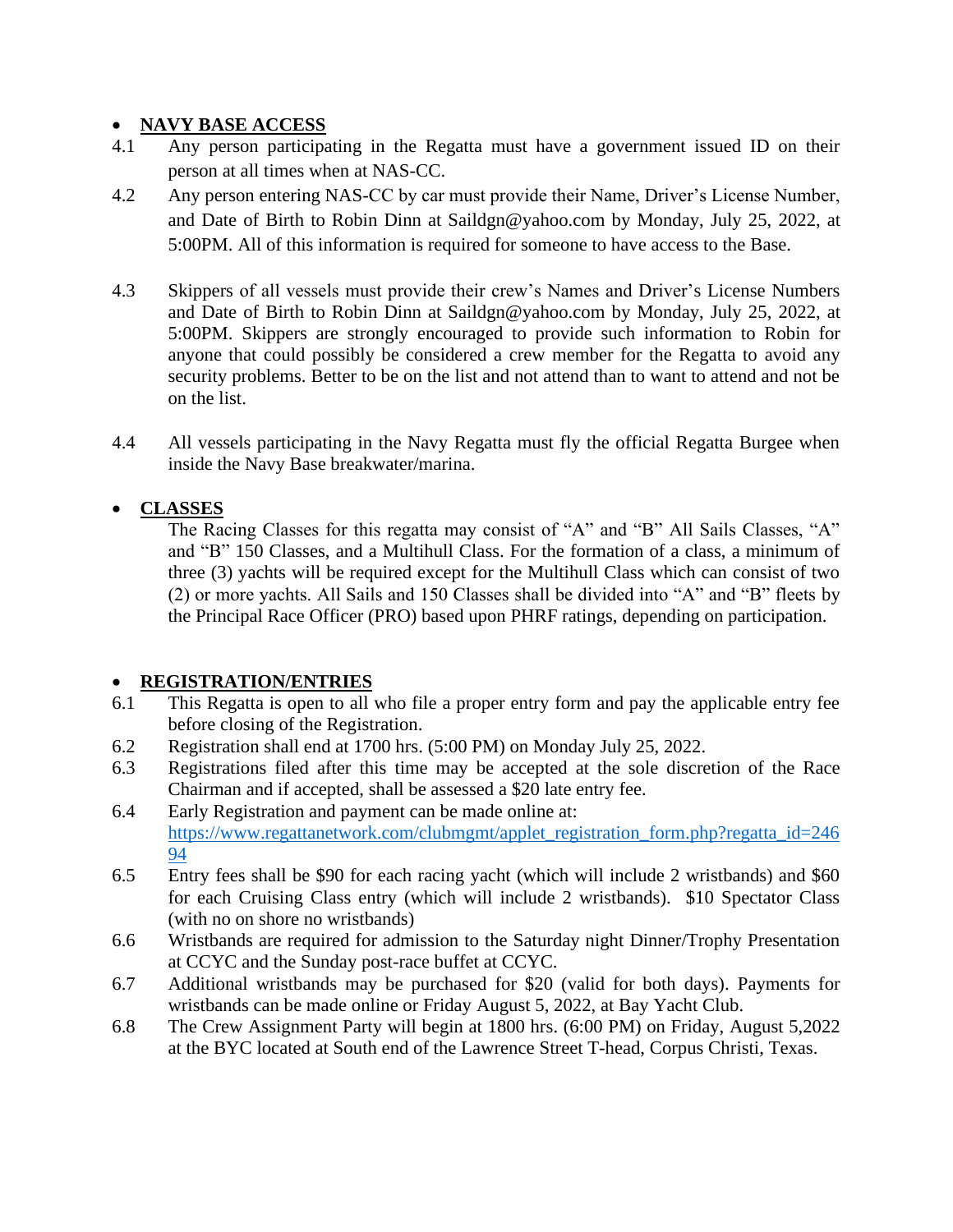#### • **COURSE AND RACING AREA**

Racing and Cruising will take place in general from the Corpus Christi Marina to an area in the vicinity of NAS-CC as announced at the skippers meeting. The start line for the Navy Base Race shall be in the Corpus Christi Bay near CCYC and the start line for the Military Cup Challenge Race shall be in the Corpus Christi Bay near NAS-CC as announced at the skippers meeting.

### • **SCHEDULE**

Monday July 25, 2022 1700 hrs. On Time Registration Closes.

Friday August 5, 2022 1700 hrs. Late Registration Closes.

Friday, August 5, 2022

1800 to 2000 hrs. Crew Assignment Party at BYC located South side Lawrence St T-**Head** 

| Saturday, August 6, 2022 |                                                            |  |
|--------------------------|------------------------------------------------------------|--|
| 0930 hrs.                | Skippers' meeting at CCYC                                  |  |
| $1100$ hrs.              | Warning Signal for first class of the Navy Base Race       |  |
| 1500 hrs.                | <b>Titanic Cup Challenge</b>                               |  |
| 1800 to 2200 hrs.        | Dinner/Dance at CCYC with Trophy Presentation at 1930 hrs. |  |

Sunday, August 7, 2022

| 1030 hrs. | Skippers' meeting at NAS-CC Sunfish Beach                     |
|-----------|---------------------------------------------------------------|
| 1200 hrs. | Warning Signal for first class of Military Cup Challenge Race |
| 1430 hrs. | Pool party at CCYC with Trophy Presentation at 1500 (3:00 pm) |

**Please note that only skippers are needed for the skippers' meeting on Sunday**. All other crew are encouraged to remain on, or get to, their yacht before the skippers' meeting on Sunday.

It is the responsibility of each competitor to check the Official Notice Board for any amendments or other notices.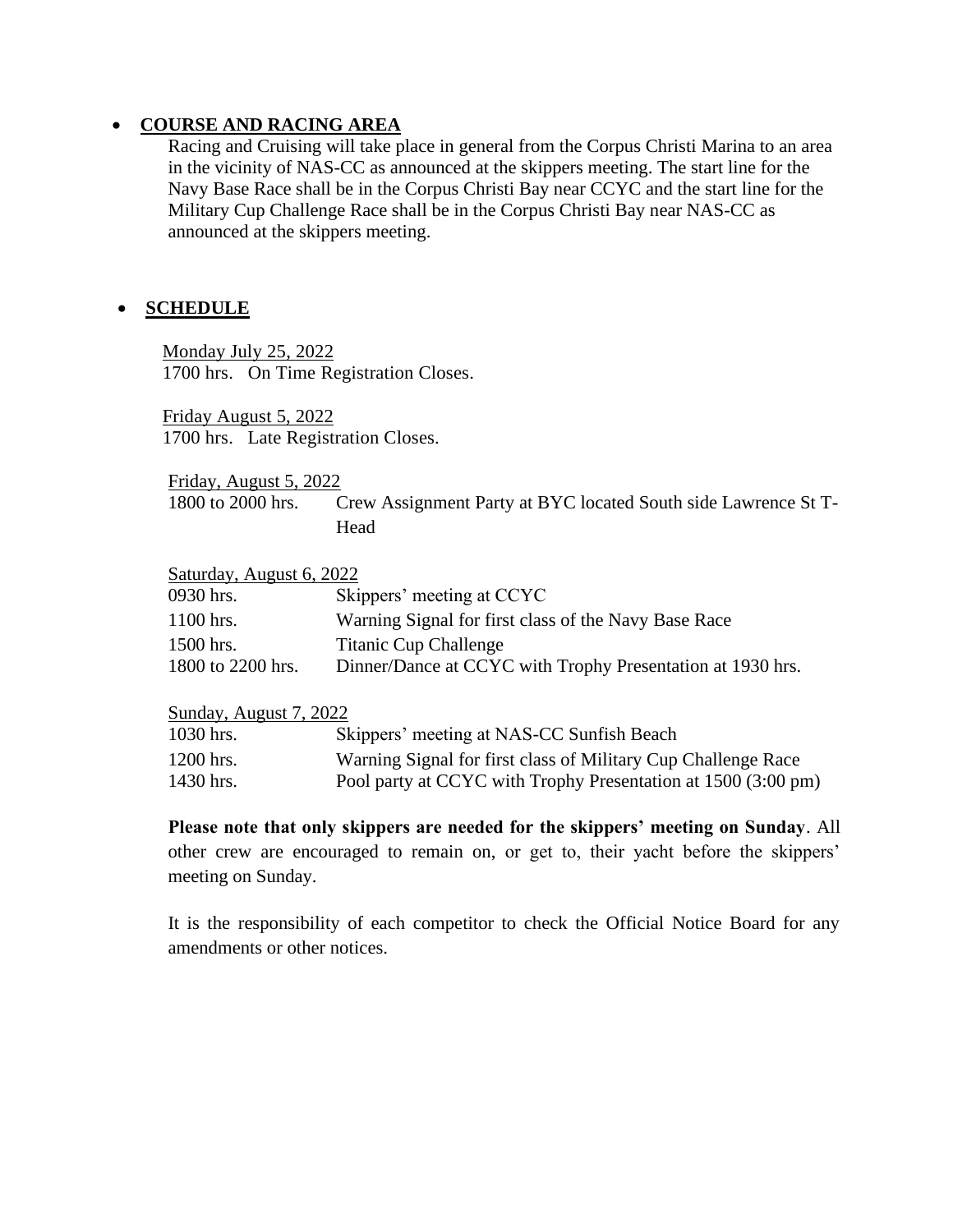### • **GROUND SUPPORT**

10.1 **Van Shuttle Service** will be provided between CCYC and NAS-CC before/after the race on Saturday and before/after the race on Sunday. Van Shuttle Schedule as follows:

| <b>Saturday</b>                        | Sunday                                 |
|----------------------------------------|----------------------------------------|
| $0800 - 1000$ hrs.                     | 0900 to 1100 hrs.                      |
| $(8:00 \text{ am} - 10:00 \text{ am})$ | $(9:00 \text{ am} - 11:00 \text{ am})$ |
| (Last van leaving NAS-CC at 9:30 am)   | (Last van leaving CCYC at 10:30 am)    |
| $1500 - 2200$ hrs.                     | 1500 to 1800 hrs.                      |
| $(2:00 \text{ pm} - 10:00 \text{ pm})$ | $(3:00 \text{ pm} - 6:00 \text{ pm})$  |
| (Last van leaving CCYC at 9:30 pm)     | (Last van leaving CCYC at 5:30 pm)     |

- 10.2 Those intending to drive onto the Navy Base in their own vehicle **MUST** have submitted their Name, Driver's License Number and Date of Birth to Robin Dinn no later than Monday, July 25, 2022. Better to be on the list and not attend than to want to attend and not be on the list. **NOTE: North Gate will be OPEN throughout the weekend. Only access to NAS-CC will be through the North Gate on Ocean Drive.**
- 10.3 Any person participating in the Regatta must have a government issued ID on their person at all times when at NAS-CC.
- 10.4 **Showers** will be open at the NAS-CC RV Park prior to Dinner/Trophy Presentation until 1800 (6:00 pm) on Saturday.
- 10.6 **Ice** will be available Sunday morning at 0900 (9:00 am) for purchase on the NAS-CC Sunfish Beach.

### • **PRIZES**

11.1 Individual race prizes will be awarded by Class, the number of which to be determined by the Organizing Authority and the Race Committee.

11.2 The Military Challenge Cup will be awarded to the military personnel designated as a skipper with the best overall corrected time on Sunday.